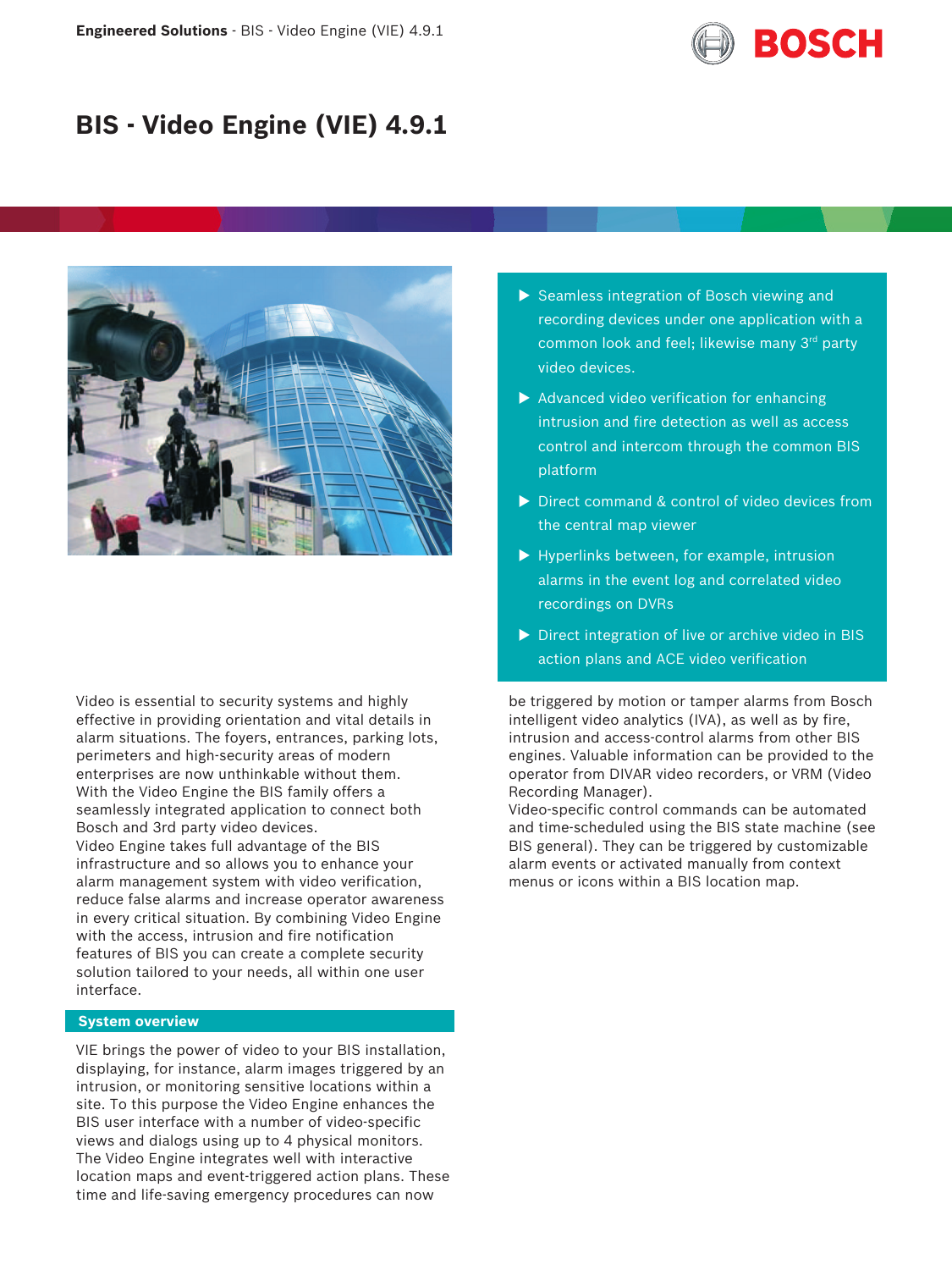

#### **Pos. Description**

- 1 Central BIS server with Video Engine SW
- 2 Workstations
- 3 DIVAR IP or AN 1..n
- 4 DIVAR hybrid or network 1..n
- 5 Video-web servers such as Videojet
- 6 LTC / Allegiant matrix switches
- 7 IP camera 1 … n

Thanks to the OPC interfaces included in BIS, and the Video-SDK, video systems from Bosch, for example VRM, DIVAR and VIPX are particularly easy to integrate.

# **Functions**

In addition to the common BIS features, the Video Engine (VIE) provides the following functions:

# **Video subsystems:**

- Integration, controlling and monitoring of Bosch DIVAR recording systems
- Integration, controlling and monitoring of Bosch Videojet encoders (video servers), BVIP, SD and HD cameras with and without PTZ, with and without Bosch IVA (Intelligent Video Analysis)
- Integration of Bosch Video Recording Manager (VRM)
- Support of USB or iSCSI storage systems connected to those IP video devices, access to those archives
- Integration of ONVIF Profile-S-compliant IP cameras (live streaming)

• Integration of the tough and customizable Bosch USB keyboard KBD-Universal XF with joystick and jog/shuttle dial to manage cameras, monitors and recordings

# **Additional video-specific displays in the user interface:**

- Multi-functional Digital Video Matrix (DVM) window for display of up to 30 simultaneous camera streams.
- Various display modes definable for the DVM: Dynamic layout and fixed layout in both 4:3 and 16:9 formats (2x2, 3x3, 4x4, 3x2, 4x3 and asymmetric  $1+5$ ,  $1+7$ ,  $1+8$ ,  $2+6$ ) with select & drop or virtual digital-matrix (VDM) layout.



Fig. 1: Example of an alarm matrix with 2 active alarm situations

- Simultaneous display of different video formats, such as H.264, H.265, etc.
- Camera selection and control from the location map or device overview tree.
- Live and archive images from different sources displayable simultaneously.
- Direct linking from the alarm entries in BIS/VIE event log to alarm archives on DIVAR IP systems.
- Time-based search and filtering of alarm archives on DIVAR IP systems.
- Convenient cameo controls, such as maximize, digital zoom, in-window PTZ, etc.
- Storage of reference images for comparison with live images.
- DVM overlay and full screen mode.
- Display on up to 4 physical monitors simultaneously